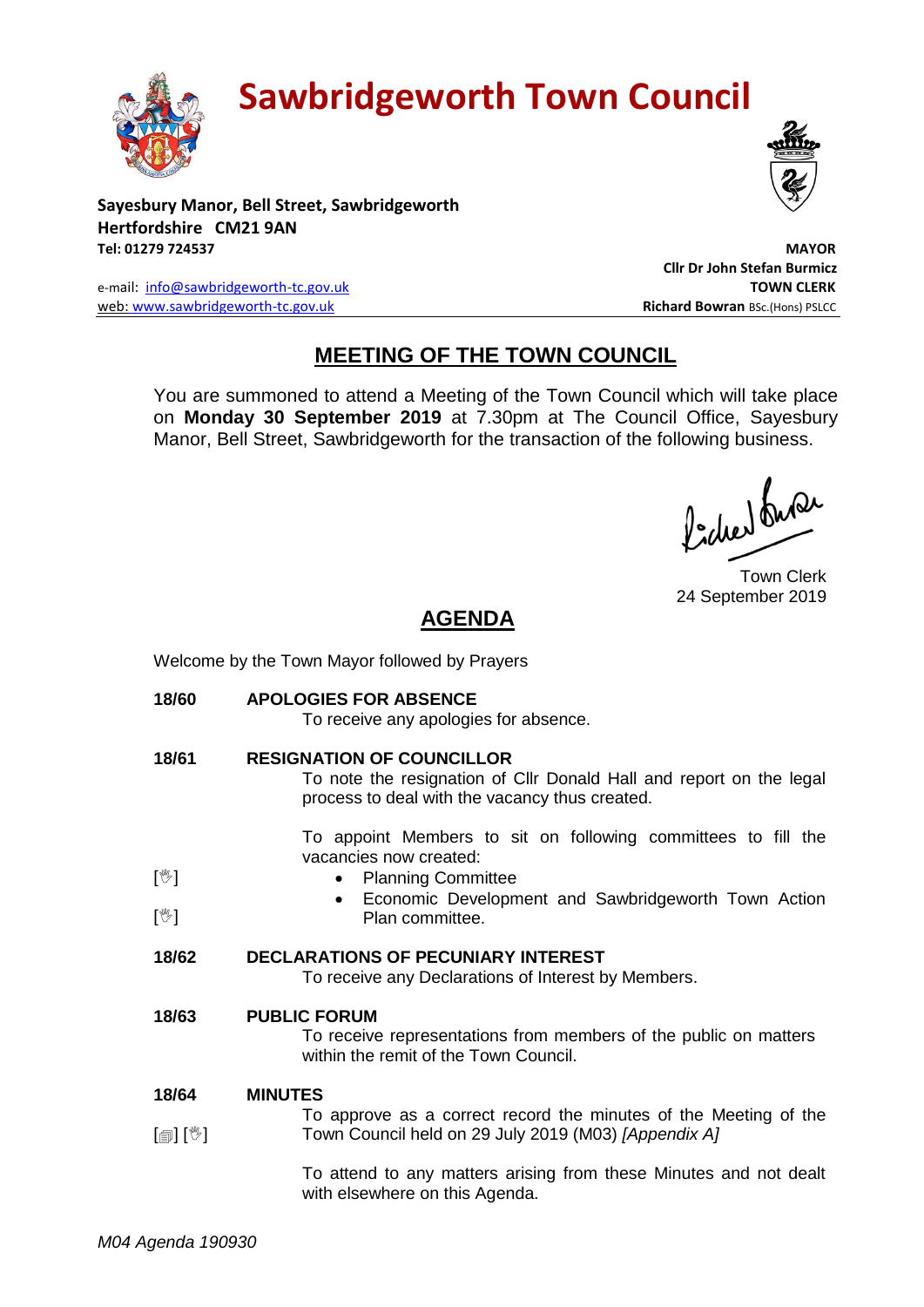| 18/65                        | <b>PLANNING COMMITTEE</b><br>To receive and note the minutes of the Planning Committee Meeting                                                                                                                                   |
|------------------------------|----------------------------------------------------------------------------------------------------------------------------------------------------------------------------------------------------------------------------------|
| $[\blacksquare]$             | held on:<br>29 July 2019 (P05) [Appendix B]<br>$\bullet$                                                                                                                                                                         |
|                              | To receive and note the draft minutes, including the comments made<br>under delegated authority in August 2018, of the Planning Committee<br>Meeting held on:                                                                    |
| $\lbrack \oplus \rbrack$     | 09 September 2018 (P06) [Appendix C]                                                                                                                                                                                             |
| 18/66                        | <b>ECONOMIC DEVELOPMENT &amp; STAP COMMITTEE</b><br>To receive and note the draft minutes of the Economic Development<br>and Sawbridgeworth Town Action Plan Committee Meeting held on:                                          |
| $\lceil \circledcirc \rceil$ | 09 September 2019 (E02) [Appendix D]                                                                                                                                                                                             |
| 18/67                        | <b>FINANCE &amp; POLICY COMMITTEE</b><br>To receive and note the draft minutes of the Finance & Policy<br>Committee Meeting held on:                                                                                             |
| $\lbrack \oplus \rbrack$     | 09 September 2019 (F02) [Appendix E]<br>$\bullet$                                                                                                                                                                                |
| 18/68                        | <b>MAYOR'S CORRESPONDENCE/COMMUNICATIONS</b><br>To receive and note Mayor's appointments and communications.                                                                                                                     |
| 18/69                        | <b>REPRESENTATIVES REPORTS</b>                                                                                                                                                                                                   |
| $\lbrack \oplus \rbrack$     | To receive representatives reports from:<br>County Councillor E Buckmaster [Appendix F]<br><b>District Councillor Alder</b><br>$\bullet$                                                                                         |
| $\lbrack \oplus \rbrack$     | District Councillor R Buckmaster [Appendix G]<br>٠<br><b>District Councillor Burmicz</b><br>$\bullet$<br><b>Hertfordshire Police</b><br>$\bullet$<br>Other Representatives & Champions<br>$\bullet$                              |
| $[\blacksquare]$             | Cllr Royle – Dep Mayor, Schools and Footpaths [Appendix H]<br>Cllr R Buckmaster - SYPRC<br>$\bullet$                                                                                                                             |
| 18/70                        | <b>DISTRICT PLAN</b><br>To report on latest information relating to the following proposed<br>developments:<br>Gilston Villages [Ref: 3/19/1045/OUT]<br>• Land north of Sawbridgeworth (SAWB4) [Ref: 3/18/2735/FUL]              |
| 18/71                        | <b>CLIMATE CHANGE</b><br>To consider the following resolution proposed by a Member:                                                                                                                                              |
|                              | That  'This Council fully supports the Climate Emergency motion<br>approved by Hertfordshire County Council on 16 July and the<br>Climate Change motion approved by East Herts Council on 24 July<br>2019 and commits itself to: |
|                              | Ensuring that its own carbon footprint is minimised as much<br>$\bullet$<br>as possible                                                                                                                                          |
|                              | Working with County and District councils to clarify, maximise<br>$\bullet$<br>and publicise recycling opportunities for residents, schools,<br>community groups and businesses                                                  |
|                              | Supporting local action groups and businesses which support<br>$\bullet$<br>recycling                                                                                                                                            |
|                              | Including recycling in its Town Action Plan, following<br>٠                                                                                                                                                                      |